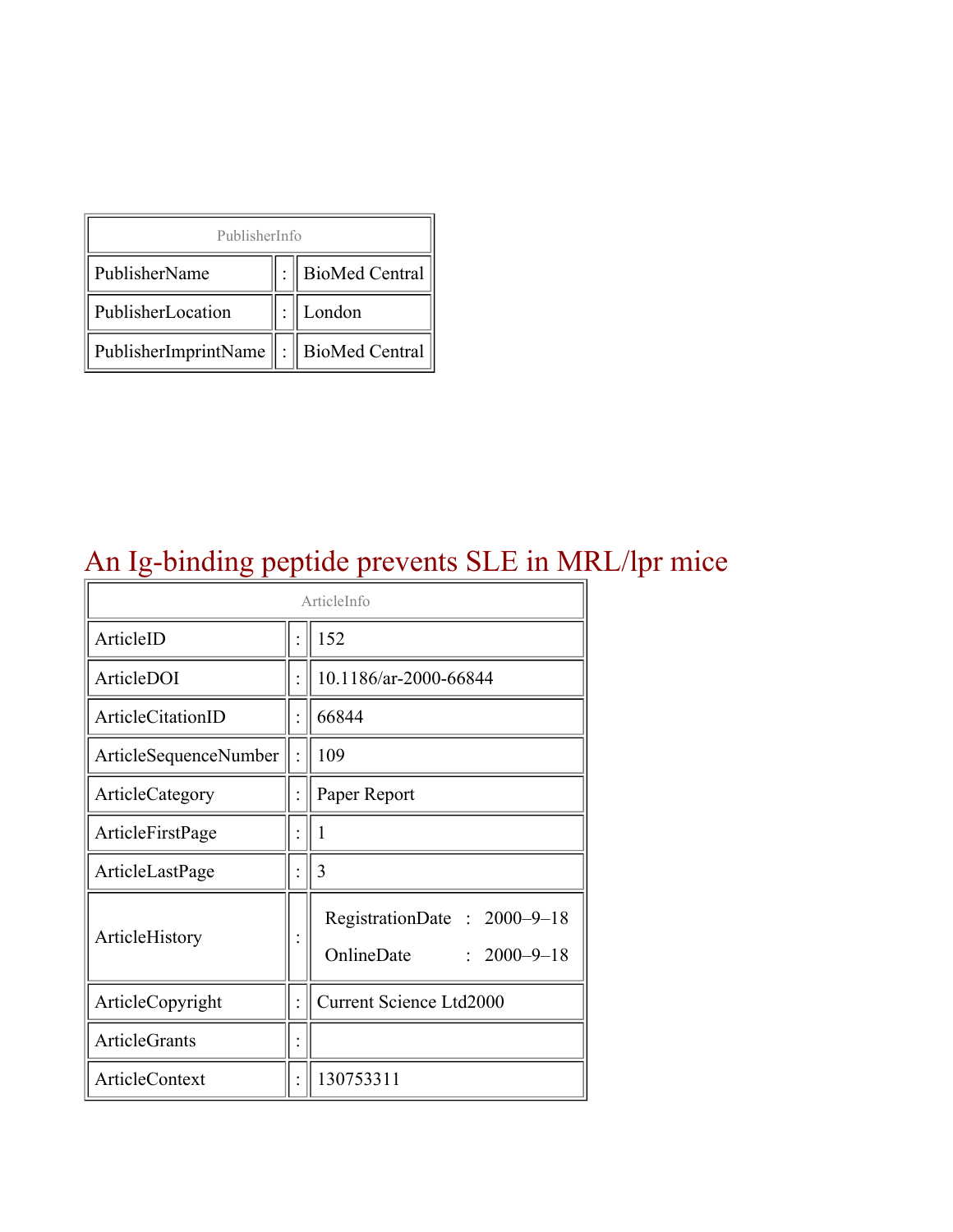Aff1 Stanford University School of Medicine, Stanford, CA, USA

### Keywords

Autoantibody, autoimmune disease, combinatorial chemistry, Fc?R inhibition, immune complex, systemic lupus erythematosus

## Context

SLE is characterized by B cell over-reactivity and dysregulation of autoantibody production. Pathogenic autoantibodies against a variety of cellular self-proteins, including DNA, histone, the Sm/ RNP nuclear RNA proteins, and certain cytoplasmic complexes, mediate tissue inflammation and destruction in SLE. Autoantibodies, either alone or when bound with their cognate antigen to form immune complexes, mediate tissue damage. Immune complexes deposit in tissue and interact with Fc?Rs on cells of the mononuclear phagocyte system resulting in inflammation and tissue injury. Fc?R deficient mice demonstrate significantly reduced autoimmune-mediated tissue damage in disease models of SLE and RA. To use combinatorial chemistry to generate a peptide that binds the constant region of IgG and inhibits its interaction with protein A. To then determine if that peptide can interfere with IgG/ Fc?R interaction *in vitro,*. Finally, to determine if this peptide can prevent immune complex deposition *in vivo*, and attenuate tissue injury and increase survival in the MRL/lpr mouse model of SLE.

# Significant findings

*In vitro analysis of the biological activity of TG19320*. Marino *et al* first use *in vitro* assays to evaluate the biological activity of TG19320 relative to monomeric TG19320 and the control scrambled peptide. They demonstrate that TG19320, but not the monopeptide or scrambled peptide controls, bind IgG using ELISA. They also demonstrate that TG19320, but not the controls, inhibits binding to Fc?R in several complementary assays.

*In vivo evaluation of the impact of TG19320 on murine SLE in MRL/lpr mice*. The authors then evaluated TG19320 in MRL/lpr mice. They observed that TG19320 had little effect on anti-DNA serum autoantibody titers, but a much more dramatic effect on reducing proteinuria and increasing survival. They demonstrate a dose-dependent survival effect at 40 weeks with control peptide treatment resulting